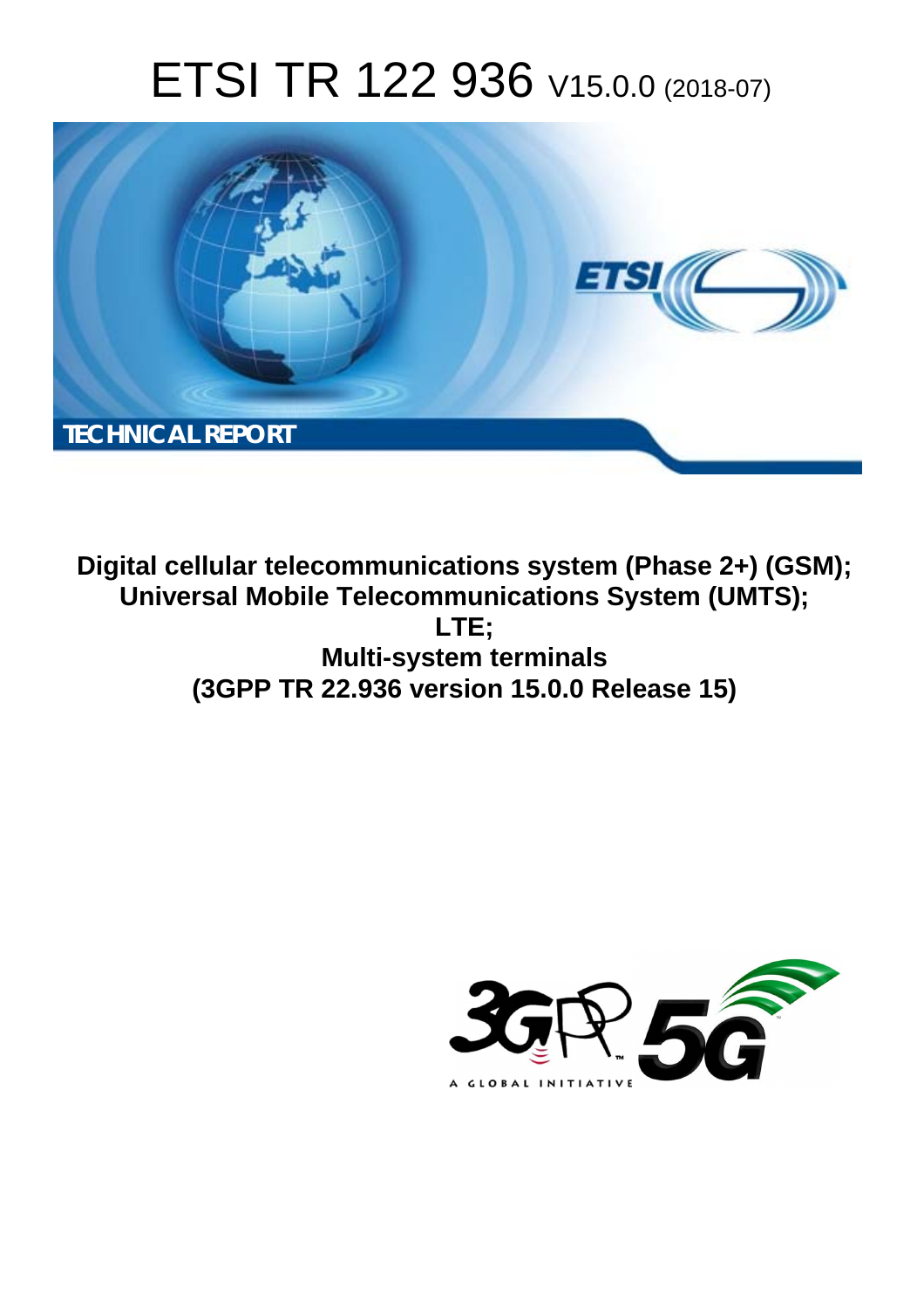Reference RTR/TSGS-0122936vf00

> Keywords GSM,LTE,UMTS

#### *ETSI*

#### 650 Route des Lucioles F-06921 Sophia Antipolis Cedex - FRANCE

Tel.: +33 4 92 94 42 00 Fax: +33 4 93 65 47 16

Siret N° 348 623 562 00017 - NAF 742 C Association à but non lucratif enregistrée à la Sous-Préfecture de Grasse (06) N° 7803/88

#### *Important notice*

The present document can be downloaded from: <http://www.etsi.org/standards-search>

The present document may be made available in electronic versions and/or in print. The content of any electronic and/or print versions of the present document shall not be modified without the prior written authorization of ETSI. In case of any existing or perceived difference in contents between such versions and/or in print, the only prevailing document is the print of the Portable Document Format (PDF) version kept on a specific network drive within ETSI Secretariat.

Users of the present document should be aware that the document may be subject to revision or change of status. Information on the current status of this and other ETSI documents is available at <https://portal.etsi.org/TB/ETSIDeliverableStatus.aspx>

If you find errors in the present document, please send your comment to one of the following services: <https://portal.etsi.org/People/CommiteeSupportStaff.aspx>

#### *Copyright Notification*

No part may be reproduced or utilized in any form or by any means, electronic or mechanical, including photocopying and microfilm except as authorized by written permission of ETSI. The content of the PDF version shall not be modified without the written authorization of ETSI. The copyright and the foregoing restriction extend to reproduction in all media.

> © ETSI 2018. All rights reserved.

**DECT**TM, **PLUGTESTS**TM, **UMTS**TM and the ETSI logo are trademarks of ETSI registered for the benefit of its Members. **3GPP**TM and **LTE**TM are trademarks of ETSI registered for the benefit of its Members and of the 3GPP Organizational Partners. **oneM2M** logo is protected for the benefit of its Members.

**GSM**® and the GSM logo are trademarks registered and owned by the GSM Association.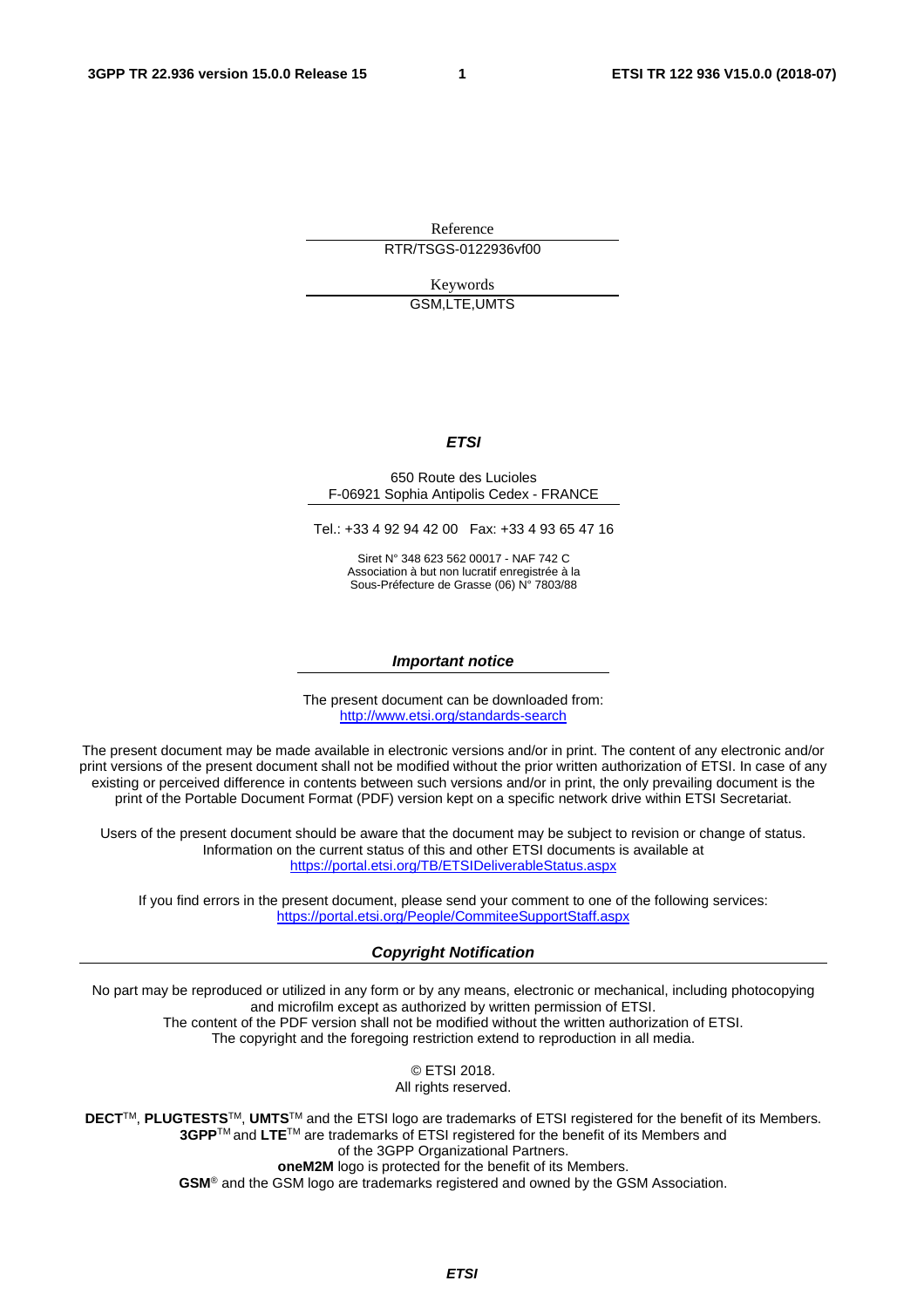### Intellectual Property Rights

#### Essential patents

IPRs essential or potentially essential to normative deliverables may have been declared to ETSI. The information pertaining to these essential IPRs, if any, is publicly available for **ETSI members and non-members**, and can be found in ETSI SR 000 314: *"Intellectual Property Rights (IPRs); Essential, or potentially Essential, IPRs notified to ETSI in respect of ETSI standards"*, which is available from the ETSI Secretariat. Latest updates are available on the ETSI Web server ([https://ipr.etsi.org/\)](https://ipr.etsi.org/).

Pursuant to the ETSI IPR Policy, no investigation, including IPR searches, has been carried out by ETSI. No guarantee can be given as to the existence of other IPRs not referenced in ETSI SR 000 314 (or the updates on the ETSI Web server) which are, or may be, or may become, essential to the present document.

#### **Trademarks**

The present document may include trademarks and/or tradenames which are asserted and/or registered by their owners. ETSI claims no ownership of these except for any which are indicated as being the property of ETSI, and conveys no right to use or reproduce any trademark and/or tradename. Mention of those trademarks in the present document does not constitute an endorsement by ETSI of products, services or organizations associated with those trademarks.

### Foreword

This Technical Report (TR) has been produced by ETSI 3rd Generation Partnership Project (3GPP).

The present document may refer to technical specifications or reports using their 3GPP identities, UMTS identities or GSM identities. These should be interpreted as being references to the corresponding ETSI deliverables.

The cross reference between GSM, UMTS, 3GPP and ETSI identities can be found under [http://webapp.etsi.org/key/queryform.asp.](http://webapp.etsi.org/key/queryform.asp)

# Modal verbs terminology

In the present document "**should**", "**should not**", "**may**", "**need not**", "**will**", "**will not**", "**can**" and "**cannot**" are to be interpreted as described in clause 3.2 of the [ETSI Drafting Rules](https://portal.etsi.org/Services/editHelp!/Howtostart/ETSIDraftingRules.aspx) (Verbal forms for the expression of provisions).

"**must**" and "**must not**" are **NOT** allowed in ETSI deliverables except when used in direct citation.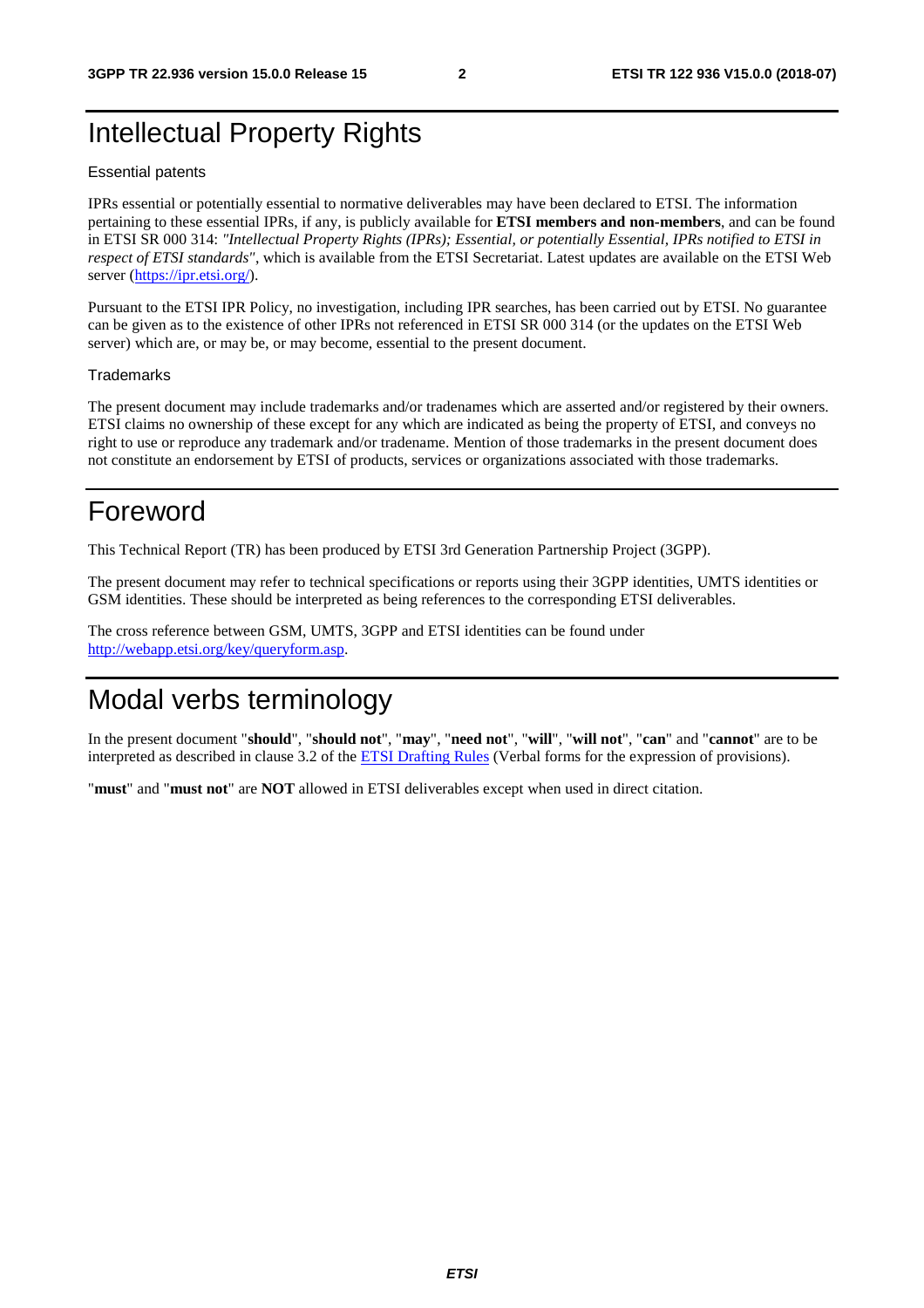$\mathbf{3}$ 

# Contents

| 1              |                  |             |  |  |  |  |
|----------------|------------------|-------------|--|--|--|--|
| $\overline{2}$ |                  |             |  |  |  |  |
| 3              |                  |             |  |  |  |  |
| 3.1            |                  |             |  |  |  |  |
| 3.2            |                  |             |  |  |  |  |
| 4              |                  |             |  |  |  |  |
| 4.1            |                  |             |  |  |  |  |
| 4.2            |                  |             |  |  |  |  |
| 4.3            |                  |             |  |  |  |  |
| 4.4<br>4.4.1   |                  |             |  |  |  |  |
| 4.4.2          |                  |             |  |  |  |  |
| 4.5            |                  |             |  |  |  |  |
| 5              |                  |             |  |  |  |  |
| 5.1            |                  |             |  |  |  |  |
| 5.2            |                  |             |  |  |  |  |
|                |                  |             |  |  |  |  |
| 6<br>6.1       |                  |             |  |  |  |  |
| 6.2            |                  |             |  |  |  |  |
| 6.3            |                  |             |  |  |  |  |
| 6.4            |                  |             |  |  |  |  |
| 6.5            |                  |             |  |  |  |  |
| 6.6            |                  |             |  |  |  |  |
| 6.7            |                  |             |  |  |  |  |
| 6.8<br>6.8.1   |                  |             |  |  |  |  |
| 6.8.2          |                  |             |  |  |  |  |
| 6.8.3          | User reselection | $\mathbf Q$ |  |  |  |  |
| 6.8.4          |                  |             |  |  |  |  |
| $\tau$         |                  |             |  |  |  |  |
| 7.1            |                  |             |  |  |  |  |
| 7.2            |                  |             |  |  |  |  |
| Annex A:       |                  |             |  |  |  |  |
|                |                  |             |  |  |  |  |
|                |                  |             |  |  |  |  |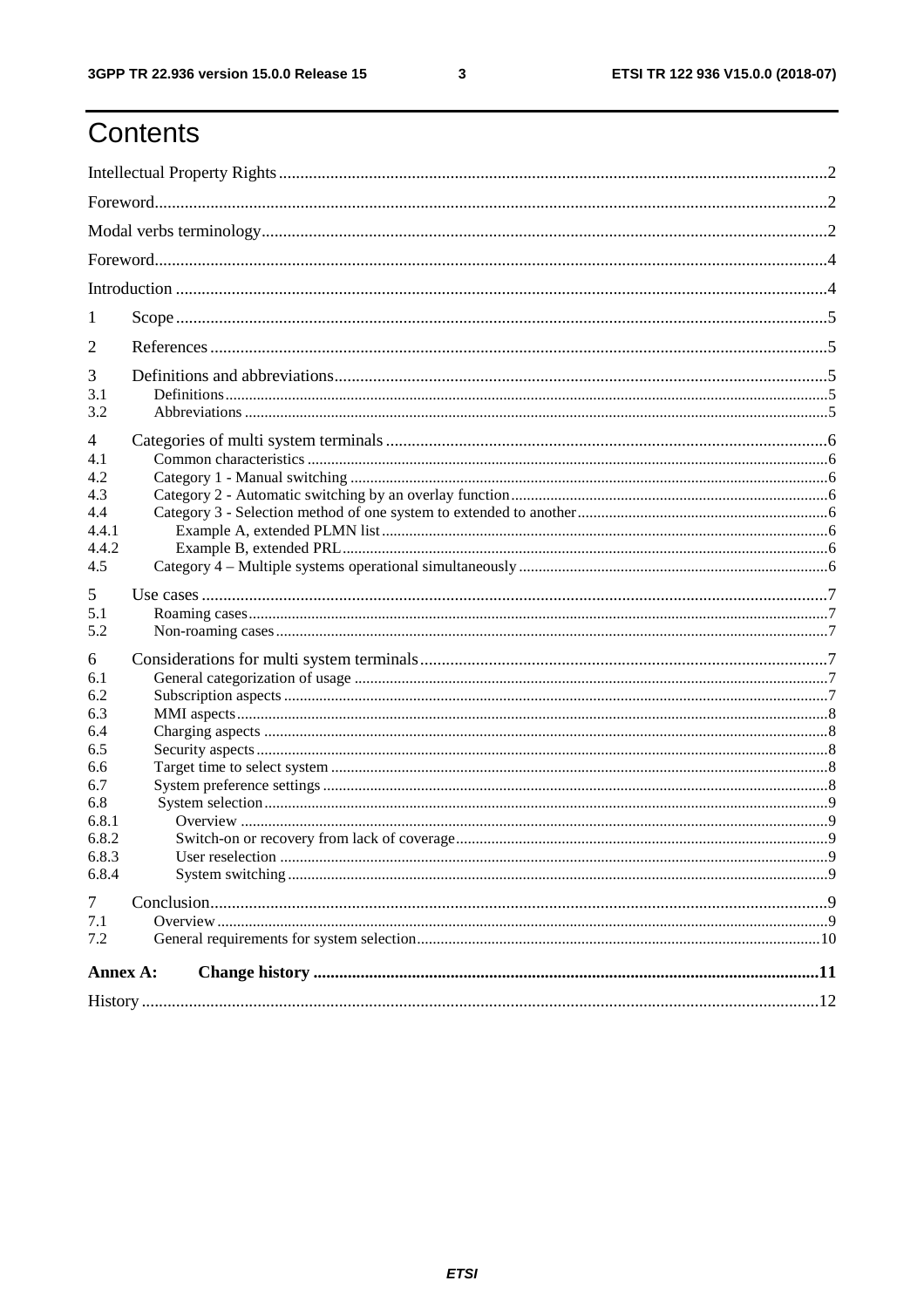### Foreword

This Technical Report has been produced by the 3rd Generation Partnership Project (3GPP).

The contents of the present document are subject to continuing work within the TSG and may change following formal TSG approval. Should the TSG modify the contents of the present document, it will be re-released by the TSG with an identifying change of release date and an increase in version number as follows:

Version x.y.z

where:

- x the first digit:
	- 1 presented to TSG for information;
	- 2 presented to TSG for approval;
	- 3 or greater indicates TSG approved document under change control.
- y the second digit is incremented for all changes of substance, i.e. technical enhancements, corrections, updates, etc.
- z the third digit is incremented when editorial only changes have been incorporated in the document.

### Introduction

In the past, operators within a country or a region deployed single system networks and, consequently, users got service from a single system terminal. Multi mode terminals were sometimes deployed to maximise coverage, particularly during times of transition between radio access technologies (e.g. cdma/AMPS), but the same core network was always used.

In the future it is likely that operators will operate more than one system and the core networks will be different. This may happen either through choice or company merger/acquisition. There will be cases where operators have different systems in the same geographic area and cases where operators use different systems in different regions. It is also likely that there will be roaming agreements between operators of different systems. Therefore, the market for multi system terminals will increase and consideration is needed in 3GPP if new standardisation will be required or not.

Leaving system selection unspecified could lead to differences between vendor implementations. Whereas this may in itself not be a problem, it needs to be ensured that 3GPP specifications are followed by multi system terminals with 3GPP capability and that no harm to 3GPP networks is caused.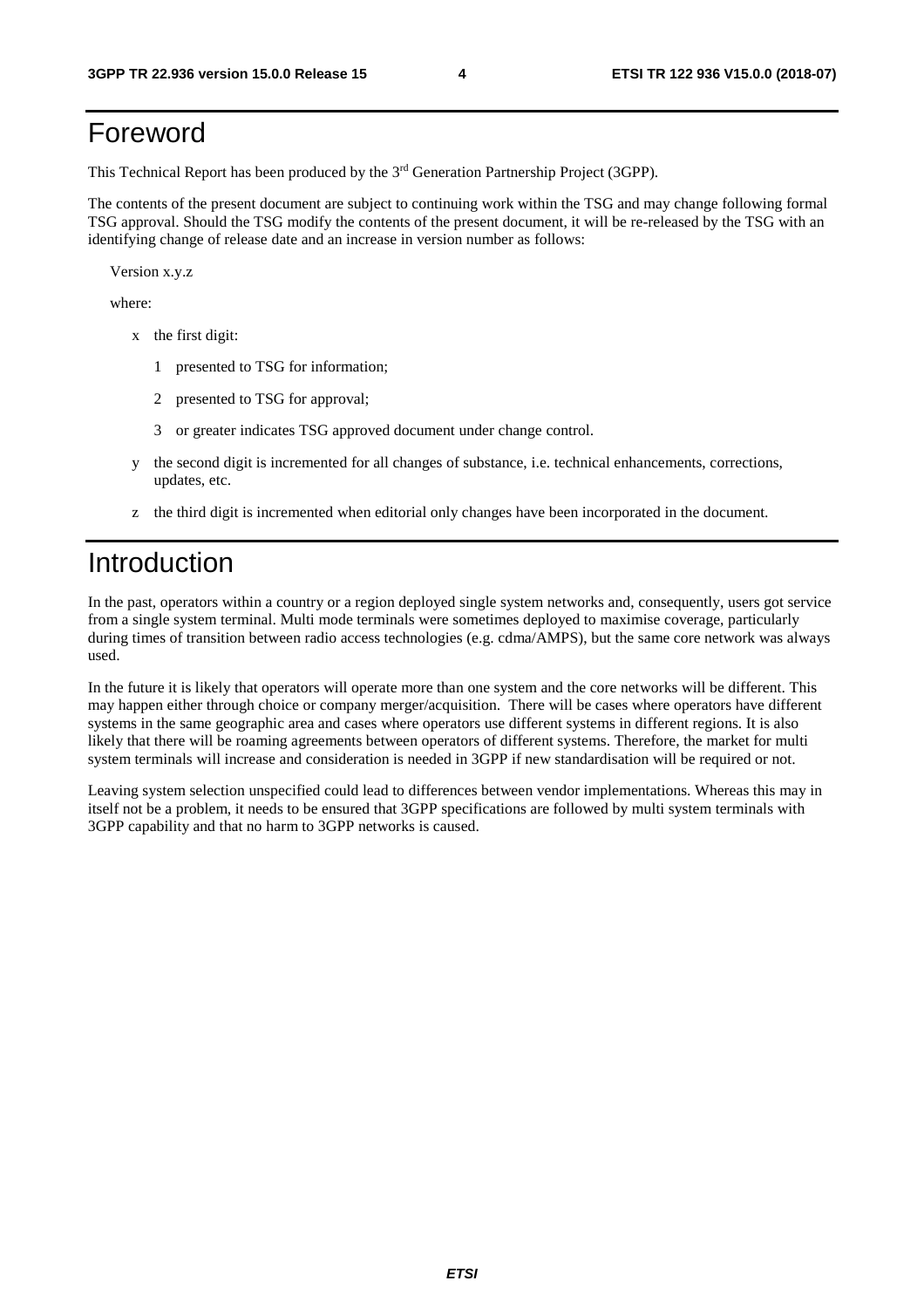### 1 Scope

The present document studies the behaviour of a multi system terminal that supports both 3GPP and non-3GPP systems. Particular issues handled include, but are not restricted to:

- Whether the system selection or PLMN selection should take higher priority in a multi system terminal.
- Criteria for system change.
- Interaction between the user's and the operator's preferences.
- Support of automatic and manual system selection mode.
- Different methods of system selection and their impact on 3GPP specifications.
- Some areas for possible standardization, to ensure 3GPP compliance and protection of 3GPP networks.

The present document treats non-3GPP networks in a generic way but it applies mainly to the case of 3GPP2/3GPP compliant terminals.

### 2 References

The following documents contain provisions which, through reference in this text, constitute provisions of the present document.

- References are either specific (identified by date of publication, edition number, version number, etc.) or non-specific.
- For a specific reference, subsequent revisions do not apply.
- For a non-specific reference, the latest version applies. In the case of a reference to a 3GPP document (including a GSM document), a non-specific reference implicitly refers to the latest version of that document *in the same Release as the present document*.
- [1] 3GPP TR 21.905: "Vocabulary for 3GPP Specifications".
- [2] 3GPP TS 22.011: "Service accessibility".

### 3 Definitions and abbreviations

### 3.1 Definitions

**Multi mode terminal:** Terminal which supports multiple access technologies and accesses 3GPP core network (e.g. GSM/UMTS).

**Multi system terminal:** Terminal which supports both the 3GPP system and non-3GPP system(s).

**Non-3GPP system**: Mobile telecommunications system, having non-MAP core network, with specifications which are outside the control or influence of 3GPP.

**3GPP system**: MAP core network and various access networks.

**3GPP2 system**: IS-41 core network and various cdma access network .

Other definitions are given in 3GPP TR 21.905 [1].

#### 3.2 Abbreviations

For the purposes of the present document, the following abbreviations apply:

| PRL         | Preferred Roaming List                                 |
|-------------|--------------------------------------------------------|
| <b>GAIT</b> | GSM/ANSI-136 Interoperability                          |
| R-UIM       | Removable User Interface Module (a 3GPP2 abbreviation) |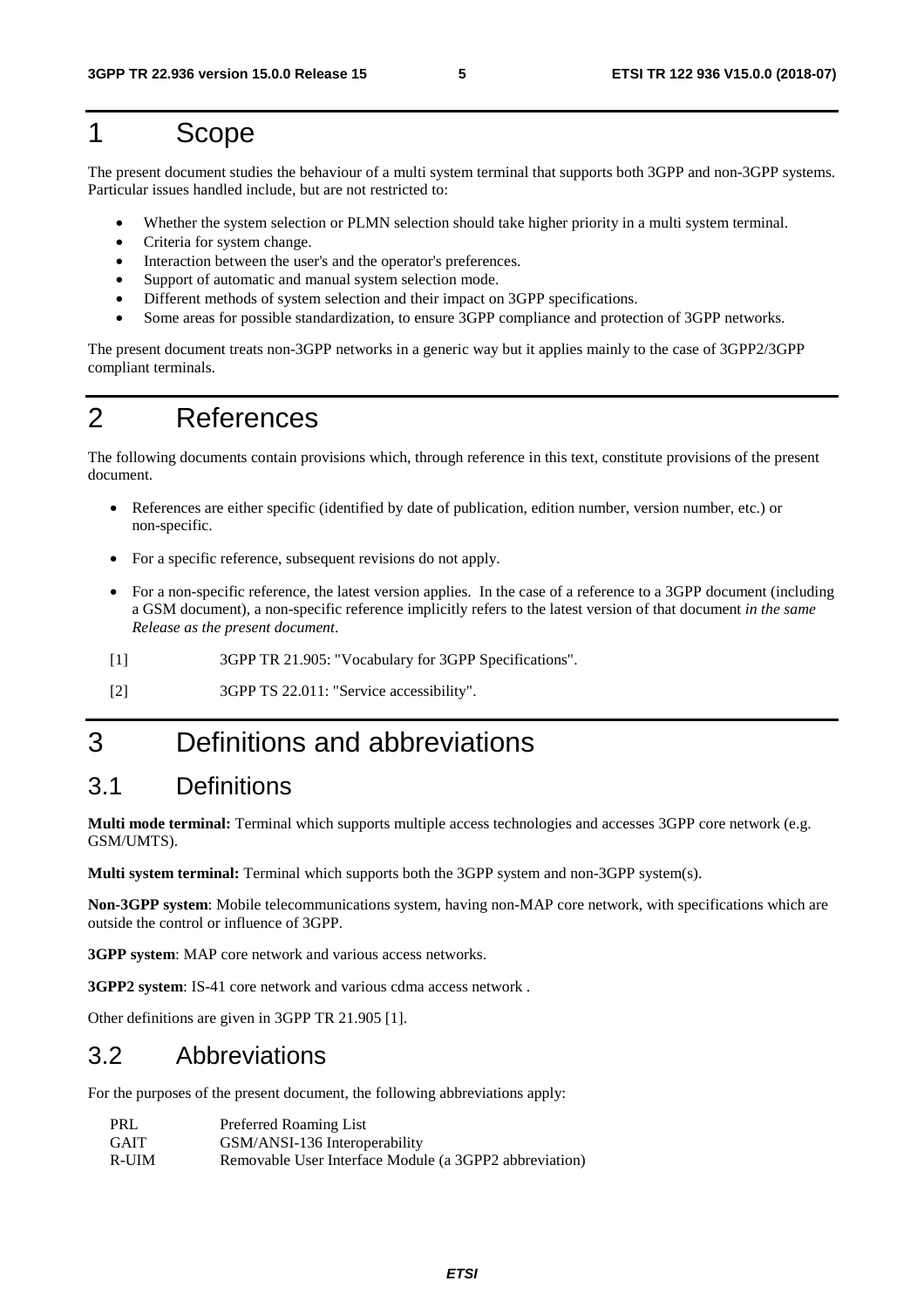Further abbreviations are given in 3GPP TR 21.905 [1].

# 4 Categories of multi system terminals

### 4.1 Common characteristics

3GPP and non-3GPP system(s) in the same terminal.

#### Benefit to the user

Increased coverage area.

Wider range of services

Can use one terminal for both systems.

### 4.2 Category 1 - Manual switching

- The user manually selects system.
- Separate 3GPP and non-3GPP identities (e.g. USIM and R-UIM).
- When in 3GPP system, terminal does not scan non-3GPP systems and vice versa.

### 4.3 Category 2 - Automatic switching by an overlay function

- When in 3GPP system, terminal scans non-3GPP systems and vice versa.
- Terminal does not suspend operation on a system while it scans for the other (i.e. dual transceivers).
- Scanning information is passed to an overlay function which decides if to change system.
- System is changed by selecting USIM or R-UIM in the case of 3GPP2 [depending on user and/or operator's preferences].

### 4.4 Category 3 - Selection method of one system to extended to another

#### 4.4.1 Example A, extended PLMN list

- The 3GPP network selection mechanism could be extended to non-3GPP networks.
- Non 3GPP entries (e.g. cdma2000, SSID) could be contained in the 3GPP Preferred PLMN+RAT List.
- Note 1: Significant work would be needed in 3GPP and GSM-A to allow non-3GPP network information to be contained in the PLMN list. However, one implementation specific solution may be for a dummy entry "switch to PRL" to be placed in the preferred PLMN list.

### 4.4.2 Example B, extended PRL

- The 3GPP2 network selection mechanism could be extended to non-3GPP2 networks.
- GSM/W-CDMA or SSID information could be contained in the 3GPP2 PRL.

Note 2: Work is being done in 3GPP2 on this method.

# 4.5 Category 4 – Multiple systems operational simultaneously

User can access the internet directly via WLAN while the terminal is connected to the cellular network at the same time.

Note 1: While connected to the 3GPP network, the terminal will follow 3GPP specifications.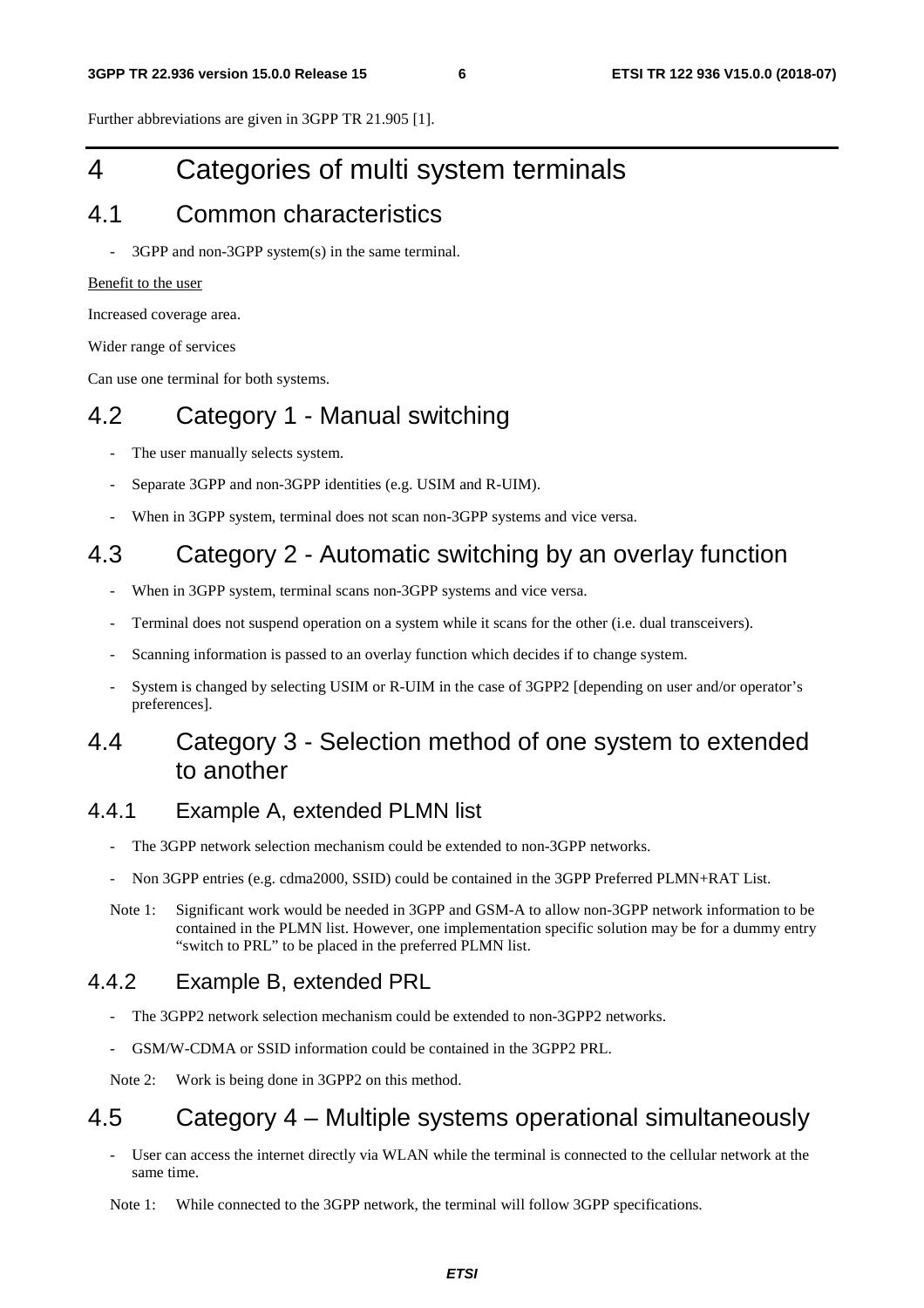- 3GPP and 3GPP2 parts of the terminal may be active at the same time (e.g. for different applications).

### 5 Use cases

#### 5.1 Roaming cases

Example 1: Luke, who has a multi system terminal, uses the services of his 3GPP operator A. While on vacation in another country, the available networks are the 3GPP network of operator B, offering very basic 3GPP functionalities, and the non 3GPP network of operator C, offering equivalent services compared to operator A. Ideally, Luke would like his device to select the non-3GPP operator C to be able to take advantage of the similarity of services. If his device selects operator B, Luke can select operator C manually if he wishes.

Example 2: Andrew, who has a multi system terminal, uses the services of his 3GPP operator A. While on vacation in another country, the available networks are the 3GPP network of operator B, offering a wide range of 3GPP functionalities, and the non 3GPP network of operator C, offering equivalent services compared to operators A and B. Ideally, Andrew would like his device to select 3GPP operator B because services should generally work better in the same system (e.g. no transcoding). If his device selects operator C, Andrew can select operator B manually if he wishes.

Example 3: Leia, who has a multi system terminal, uses the services of her 3GPP operator A. While on vacation in another country, the available networks are the 3GPP network of operator B, and the non 3GPP network of operator C. Operator A and C have a commercial alliance. Therefore, operator A would prefer that the non 3GPP operator C will be selected. Leia can select operator B manually if she wishes.

Example 4: Harry, who has a multi system terminal, uses the services of his 3GPP operator A. While on vacation in another country, the available networks are the 3GPP network of operator B, and the non 3GPP network of operator C. Operator A and C are in fact owned by the same company. Therefore, operator A would like to be sure that the non 3GPP operator C will be selected. Harry can select operator B manually if he wishes.

Note: In the above examples it is assumed that there are roaming agreements between operators A, B and C.

#### 5.2 Non-roaming cases

Example 5: Ana, who has a multi system terminal, uses the services of operator A. Operator A operates both 3GPP and a non-3GPP system in the same area. Operator A wishes to control when Ana uses each system for reasons of load sharing and to ensure that Ana gets the best possible user experience. Ana can manually select either system.

Example 6: Paul, who has a multi system terminal, uses the services of operator A. Operator A operates a 3GPP system. Paul's terminal is capable of accessing the internet via WLAN (not I-WLAN), e.g. for web browsing and VoIP. Paul has a tariff with operator A that allows him to connect to the internet via WLAN and use the services of an ISP.

### 6 Considerations for multi system terminals

#### 6.1 General categorization of usage

Multi system terminals will be used:

a) When an operator deploys more than one system in the same geographic area.

b) When an operator operates different systems in different geographic areas, or has roaming agreements with operators of other systems in different geographic areas.

### 6.2 Subscription aspects

There are two kinds of subscription from a user's perspective: single subscription to an operator and multiple subscriptions to multiple operators.

In the single subscription case, a user subscribes only to a single operator and either

- the operator deploys several systems, or
- the operator deploys one of the systems and has a roaming agreement with operators deploying other systems.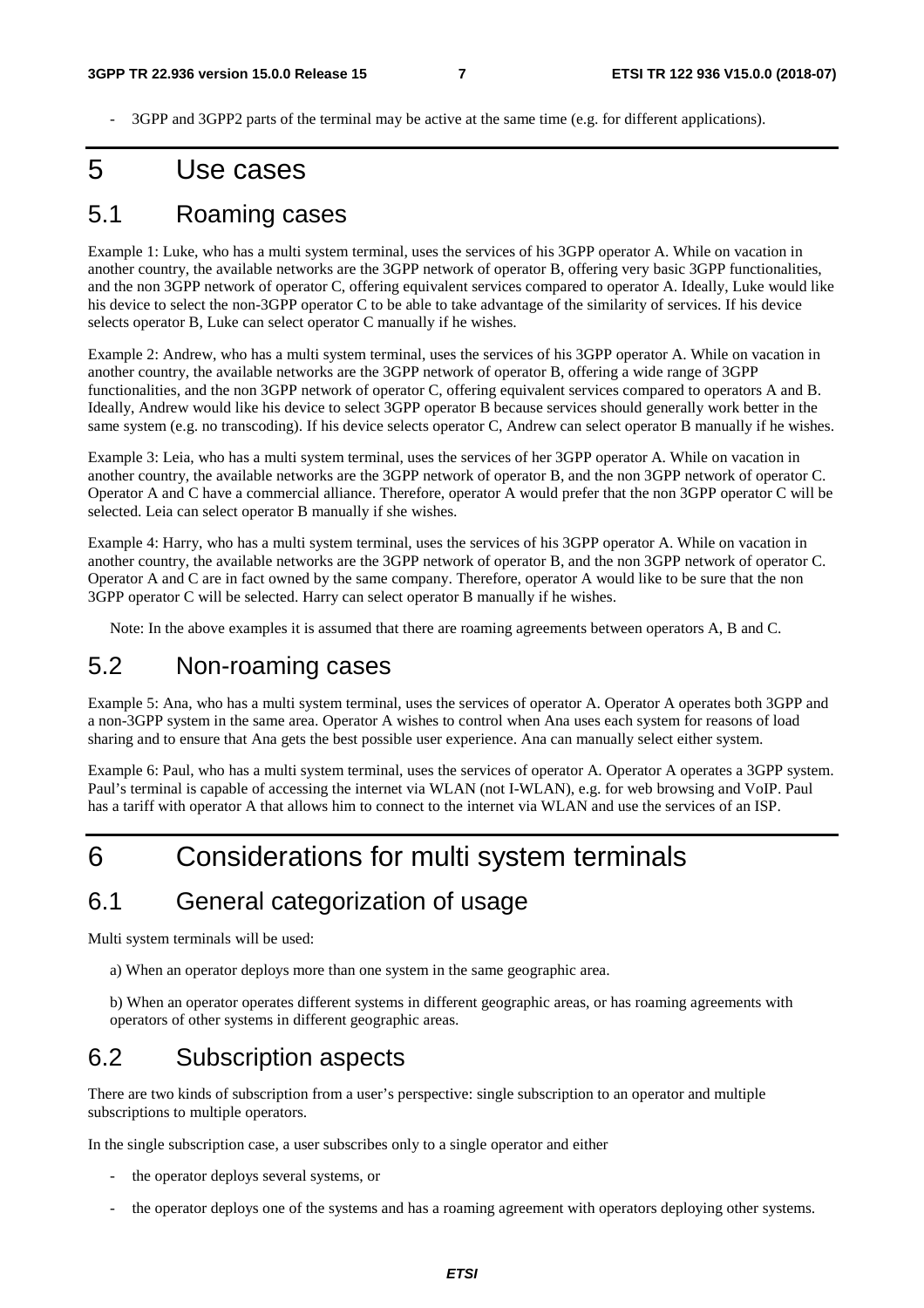An interworking function is required because of the different core networks used. A practical example of this scenario is GAIT.

In the multiple subscriptions case, a user could select operators for each system by himself and subscribe to them all, or one operator could organise other subscriptions on his behalf and take care of call forwarding. The latter is more likely. For example, in an early deployment of multi system terminals, there is a subscription with a cdma1x operator who also provides a GSM subscription (SIM) and deals with call forwarding but there is a close commercial link between the two operators and the user only deals with one of them.

Multiple subscriptions to one operator is another possible combination.

#### 6.3 MMI aspects

A user should be able to configure the multi system terminal to any one system manually.

One possible implementation would display the system name along with the network name.

No new standardisation for MMI is expected.

#### 6.4 Charging aspects

The charging mechanisms associated with each system will be used.

Handover between systems may require a review of charging specs (anchor principle).

### 6.5 Security aspects

The security mechanisms associated with each system will be used.

#### 6.6 Target time to select system

The time taken to do network and system selection may be longer than it already is for a single system terminal.

#### 6.7 System preference settings

User experience is important issue of system selection. Multi system terminal should use the most suitable access system for services (e.g. PS for internet access) while considering the cost.

The operator preference settings (parameters, default behaviour for system selection) will be important. The three reasons that influence the operator's preference are (in order of importance):

1. Commercial. In roaming situations, commercial factors will also determine the home operator's preference for selection of system. For example, when a partner network is found in another system and non-partner networks in the same system, preference will be towards the former. This case could be handled by defining default behaviour (e.g. "always select home network") or detailed multi system preference lists.

2. Load sharing. If an operator operates more than one system in the same geographic area, loadsharing factors will determine the operator's preference for system selection.

3. Customer experience. Services provided by the home operator (e.g. SS, MMS, MBMS, LCS, IMS, PoC, etc) may work better when the terminal roams in networks of the same system that the home operator has. This may be because of transcoding. Therefore the home operator may be interested in preferring the same system if there are no over-riding commercial factors.

New methods for setting and updating the system selection parameters should not require new heavy machinery. Mechanisms that reuse the already existing mechanisms (e.g. SIM toolkit, OMA device management) should be preferred. Update and setting of system parameters is duty of the operator.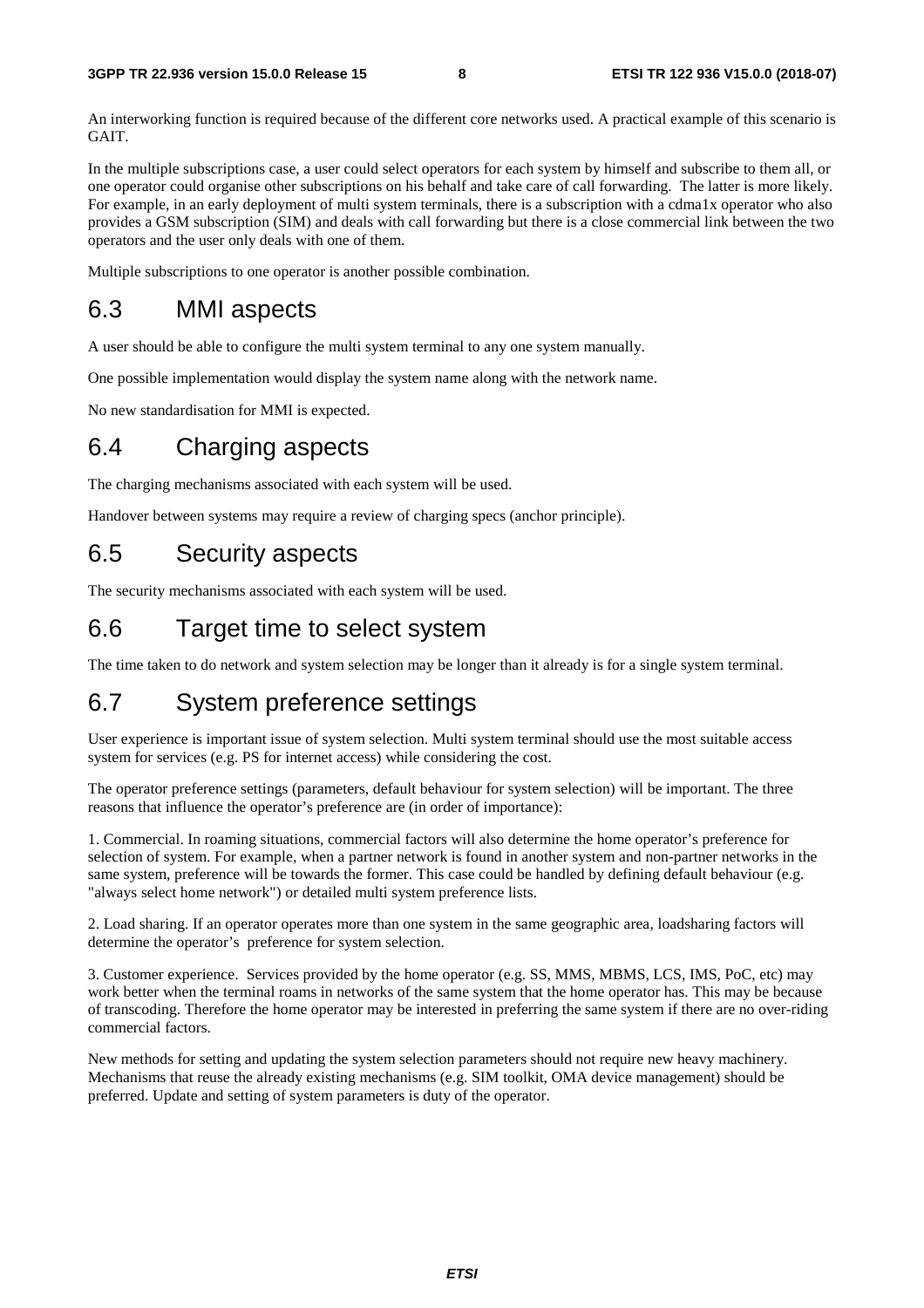### 6.8 System selection

#### 6.8.1 Overview

System selection could be divided into 3 cases: switch-on or recovery from lack of coverage, user reselection and system switching.

In the case of an overlay functionality, that overlay functionality should contain a mechanism to indicate a user and/or an operator preference to decide which system (i.e. GSM/UMTS or CDMA) to choose to access, i.e. which application (R-UIM or USIM) will be selected in priority. This mechanism should occur before the identity module of either technology is selected. The existing network-specific selection procedure will then control the initial network selection.

#### 6.8.2 Switch-on or recovery from lack of coverage

Operator defined default rules are needed.

#### 6.8.3 User reselection

Manual reselection should be possible.

An application should not initiate reselection without the permission of the user.

#### 6.8.4 System switching

The overlay function is supposed to make decisions on when to switch from one system (e.g. 3GPP) to another system (e.g. 3GPP2). It also should have possibility to return to other systems.

Background scan could be allowable or not, and if allowable, could be automatic or manual. The result of a background scan could be displayed to the user or used for automatic reselection of system.

The need for automatic or manual scan will depend on the situation. In the case where an operator deploys multiple systems in the same area, it will be acceptable for operators to allow the automatic scan, because after the search the terminal will still be connected to the same operator.

In roaming cases, background scans could lead to display or attempted connection to a system that the user can not access. Roaming agreements between operators could be reflected in the system list resulting from a background system scan.

Unless system and network priorities are specified, there will be cases when the terminal stays in a visited network even though the home network is available in another system. The home operator will need to determine which is most important, to be in the same system or the home network.

Background scan should naturally be done in both directions.

Background scanning must not lead a "ping-pong" situation.

Whether, and for how long, user manual preference settings are retained is also an issue. Further consideration will be required for the length of time that user preferences can override operator preferences, and if user preference settings are retained after an event (recovery from lack of coverage, power-off).

# 7 Conclusion

### 7.1 Overview

In this study there are four different categories defined,

- Category 1- Manual Switching,
- Category 2 Automatic switching with an overlay function,
- Category 3 Extending the selection of one system to another, and
- Category 4 Multiple systems operating simultaneously.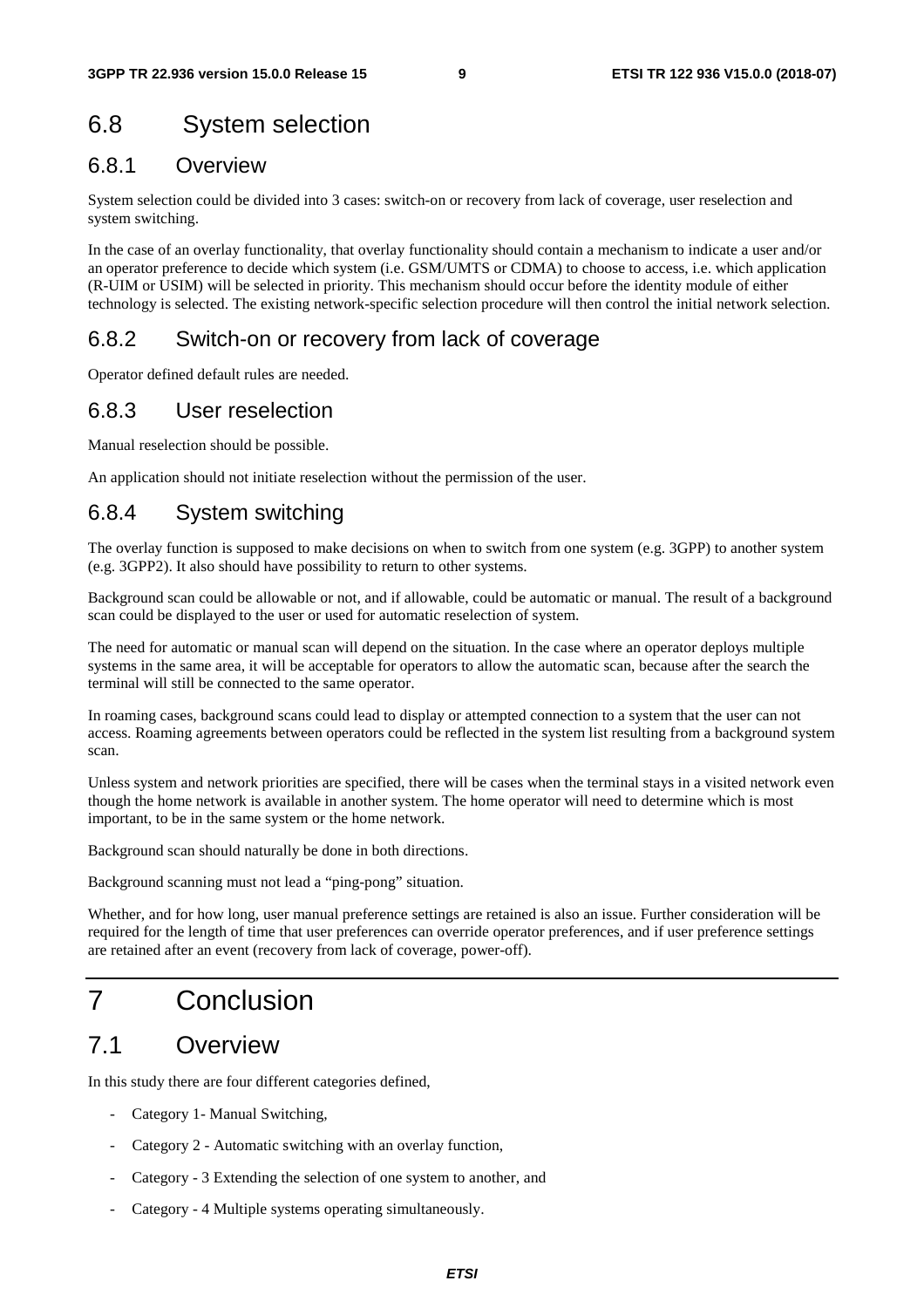The different categories have increasing level of interaction between the 3GPP and non-3GPP systems starting with category 1 which does not have any interaction at all and the selection between the systems is done manually.

There are, and will be even more, terminals supporting both 3GPP specifications and non-3GPP specifications and it is important that the 3GPP specifications do not prohibit the use of these terminals.

It is not important that different categories of Multi System terminal are implemented as long as they behave as the home network operator wants them to.

It is important that Multi System terminals with 3GPP capability must be compliant with 3GPP specifications when in 3GPP mode and that there are no adverse affects on networks due to different categories.

There are requirements in TS 22.011 Release-7 to cover categories 1 and 2. Categories 3 and 4 may require closer cooperation between standardization bodies. Functionality beyond system selection, such as interworking or handover between different systems would also require close co-operation. No further standardization in 3GPP is envisaged at the moment.

It is recognised that other standardisation bodies may do work on specifications for multi system terminals when in non-3GPP mode.

It should not be the intention of one standardization group to impose requirements of its system on the other.

### 7.2 General requirements for system selection

The method of system selection must provide means for the operator to set system preferences. It may also allow user to set system preferences but more consideration is needed in this area.

The method of system selection must, having switched to a different system, be capable of switching back to the original system.

The method of system selection should allow manual system selection as this is likely to be a regulatory requirement in some regions.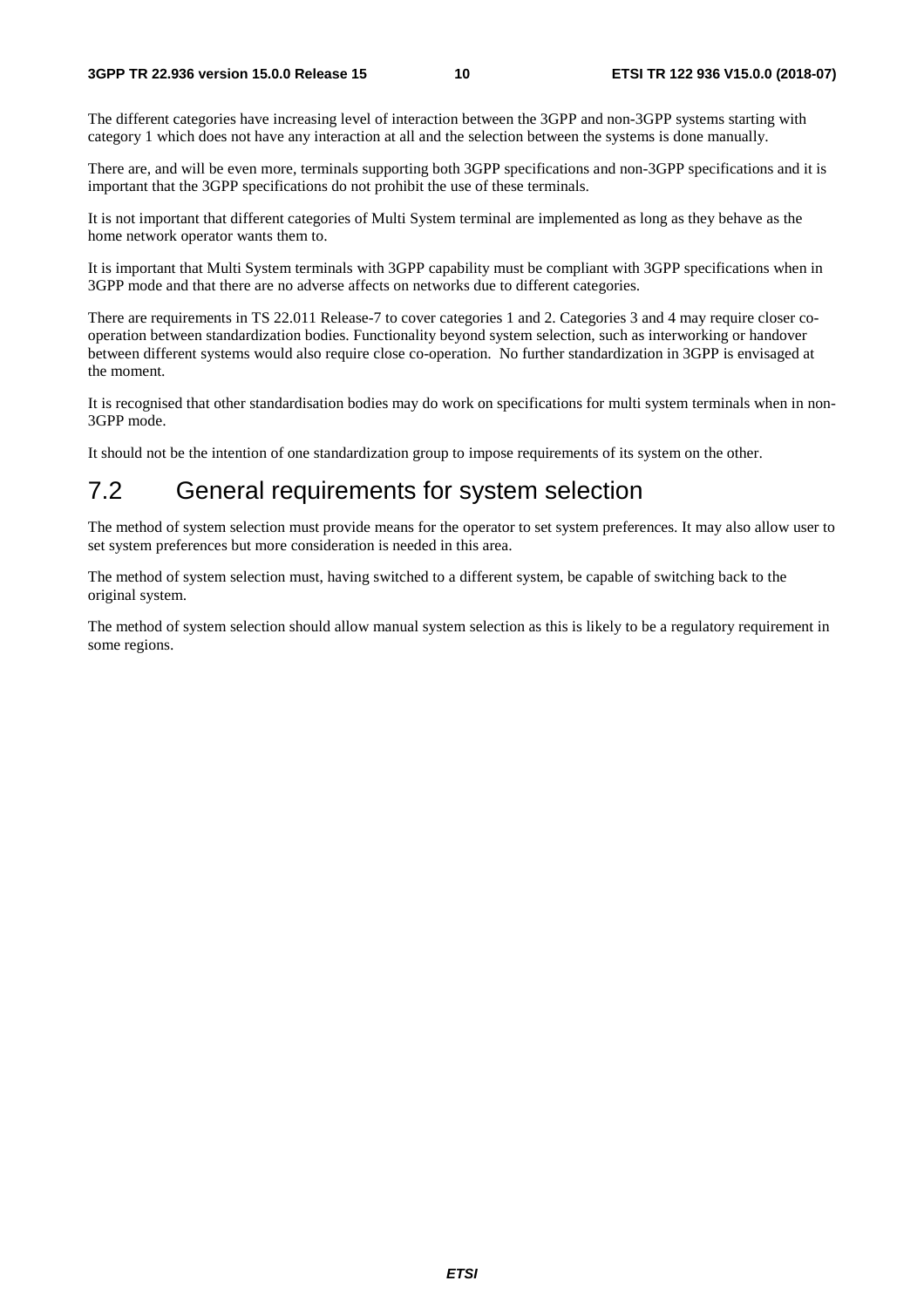# Annex A: Change history

| <b>Change history</b> |                |                     |             |           |     |       |   |                                                      |        |               |             |
|-----------------------|----------------|---------------------|-------------|-----------|-----|-------|---|------------------------------------------------------|--------|---------------|-------------|
| <b>TSG SA#</b>        | <b>SA Doc.</b> | <b>SA1 Doc</b>      | <b>Spec</b> | <b>CR</b> | Rev | Rel   |   | Cat Subject/Comment                                  | Old    | <b>New</b>    | WI          |
| 2004-06               |                |                     | 22.936      |           |     |       |   | Initial TR skeleton provided to<br>SA <sub>1</sub>   |        | 0.1.0         |             |
| 2004-10               |                |                     | 22.936      |           |     |       |   | Output of drafting group in<br>SA1#26                | 0.1.0  | 0.2.0         |             |
| 2005-01               |                |                     | 22.936      |           |     |       |   | Output of drafting group in<br>SA1#27                | 0.2.0  | 0.3.0         |             |
| 2005-07               |                |                     | 22.936      |           |     |       |   | Output of drafting group in<br>SA1#29                | 0.3.0  | 0.4.0         |             |
| 2005-07               |                |                     | 22.936      |           |     |       |   | Output of SA1#29                                     | 0.4.0  | 1.0.0         |             |
| 2005-10               |                |                     | 22.936      |           |     |       |   | Output of drafting group in<br>SA1#30                | 1.0.0  | 1.1.0         |             |
| SP-30                 |                | SP-050759 S1-051241 | 22.936      |           |     |       |   | Raised to version 2.0.0 for<br>presentation to SA#30 | 1.1.0  | 2.0.0         |             |
| SP-30                 |                | SP-050759 S1-051241 | 22.936      |           |     | Rel-7 |   | Approved at SA #30 for Rel-7                         | 2.0.0  | 7.0.0         |             |
| SP-31                 |                | SP-060043 S1-060291 | 22.936      | 0001      |     | Rel-7 | F | Revision of the Scope of<br>TR22.936                 | 7.0.0  | 7.1.0         | <b>BMSU</b> |
| SP-42                 |                |                     |             |           |     | Rel-8 |   | Updated from Rel-7 to Rel-8                          | 7.0.0  | 8.0.0         |             |
| SP-46                 |                |                     |             |           |     |       |   | Updated to Rel-9 by MCC                              | 8.0.0  | 9.0.0         |             |
| 2011-03               |                |                     |             |           |     |       |   | Update to Rel-10 version (MCC)                       | 9.0.0  | 10.0.0        |             |
| 2012-09               |                |                     |             |           |     |       |   | Updated to Rel-11 by MCC                             | 10.0.0 | 11.0.0        |             |
| 2014-10               |                |                     |             |           |     |       |   | Updated to Rel-12 by MCC                             | 11.0.0 | 12.0.0        |             |
| 2015-12               |                |                     |             |           |     |       |   | Updated to Rel-13 by MCC                             | 12.0.0 | 13.0.0        |             |
| 2017-03               |                |                     |             |           |     |       |   | Updated to Rel-14 by MCC                             | 13.0.0 | 14.0.0        |             |
| 2018-06               |                |                     |             |           |     |       |   | Updated to Rel-15 by MCC                             |        | 14.0.0 15.0.0 |             |